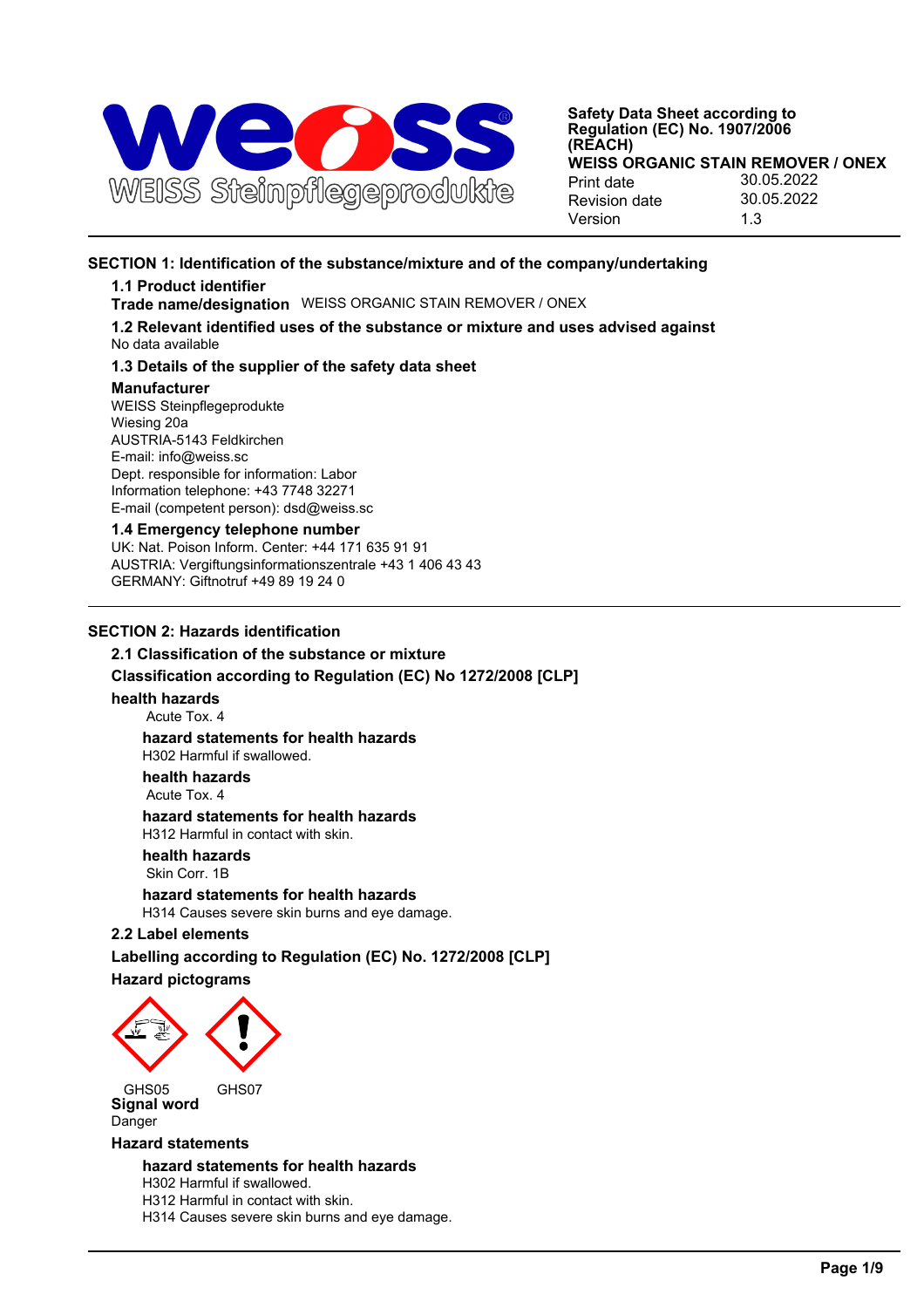

## **Precautionary statements**

### **General:**

P101 If medical advice is needed, have product container or label at hand. P102 Keep out of reach of children.

### **Prevention:**

P260 Do not breathe dust/fume/gas/mist/vapours/spray.

P280 Wear protective gloves/protective clothing/eye protection/face protection.

### **Response:**

P301+ P330 + P331 IF SWALLOWED: rinse mouth. Do NOT induce vomiting. P303 + P361 + P353 IF ON SKIN (or hair): Take off immediately all contaminated clothing. Rinse skin with water/or shower. P305 + P351 + P338 IF IN EYES: Rinse cautiously with water for several minutes. Remove contact lenses, if present and easy to do. Continue rinsing.

P310 Immediately call a POISON CENTER/doctor/.

### **Storage:**

P405 Store locked up.

# **Disposal:**

P501 Dispose of contents/container to .

## **Product identifiers**

Quaternäre Ammoniumverbindungen, Benzyl-C8-18-alkyldimethyl-, Chloride Natriumhydroxid

## **Special rules on packaging**

Child-resistant fastenings (EN/862/ISO 8317). Tactile warning according to EN/ISO 11683.

## **2.3 Other hazards**

## **Results of PBT and vPvB assessment**

not applicable

## **SECTION 3: Composition / information on ingredients**

# **3.1/3.2 Substances/Mixtures**

### **Hazardous ingredients**

| Quaternary ammonium compounds, benzyl-C8-18-alkyldimethyl, chlorides                     | $< 10\%$     |
|------------------------------------------------------------------------------------------|--------------|
| CAS 63449-41-2                                                                           |              |
| FC 264-151-6                                                                             |              |
| INDEX 612-140-00-5                                                                       |              |
| Acute Tox. 4, H312 / Acute Tox. 4, H302 / Skin Corr. 1B, H314 / Aguatic<br>Acute 1, H400 |              |
| sodium-hydroxide                                                                         | $\leq$ = 1 % |
| CAS 1310-73-2                                                                            |              |
| EC 215-185-5                                                                             |              |
| INDEX 011-002-00-6                                                                       |              |
| Skin Corr. 1A, H314                                                                      |              |
|                                                                                          |              |

# **SECTION 4: First aid measures**

# **4.1 Description of first aid measures**

### **General information**

Remove contaminated, saturated clothing immediately.

### **Following inhalation**

Remove casualty to fresh air and keep warm and at rest. If breathing is irregular or stopped, administer artificial respiration.

### **Following skin contact**

After contact with skin, wash immediately with plenty of water and soap.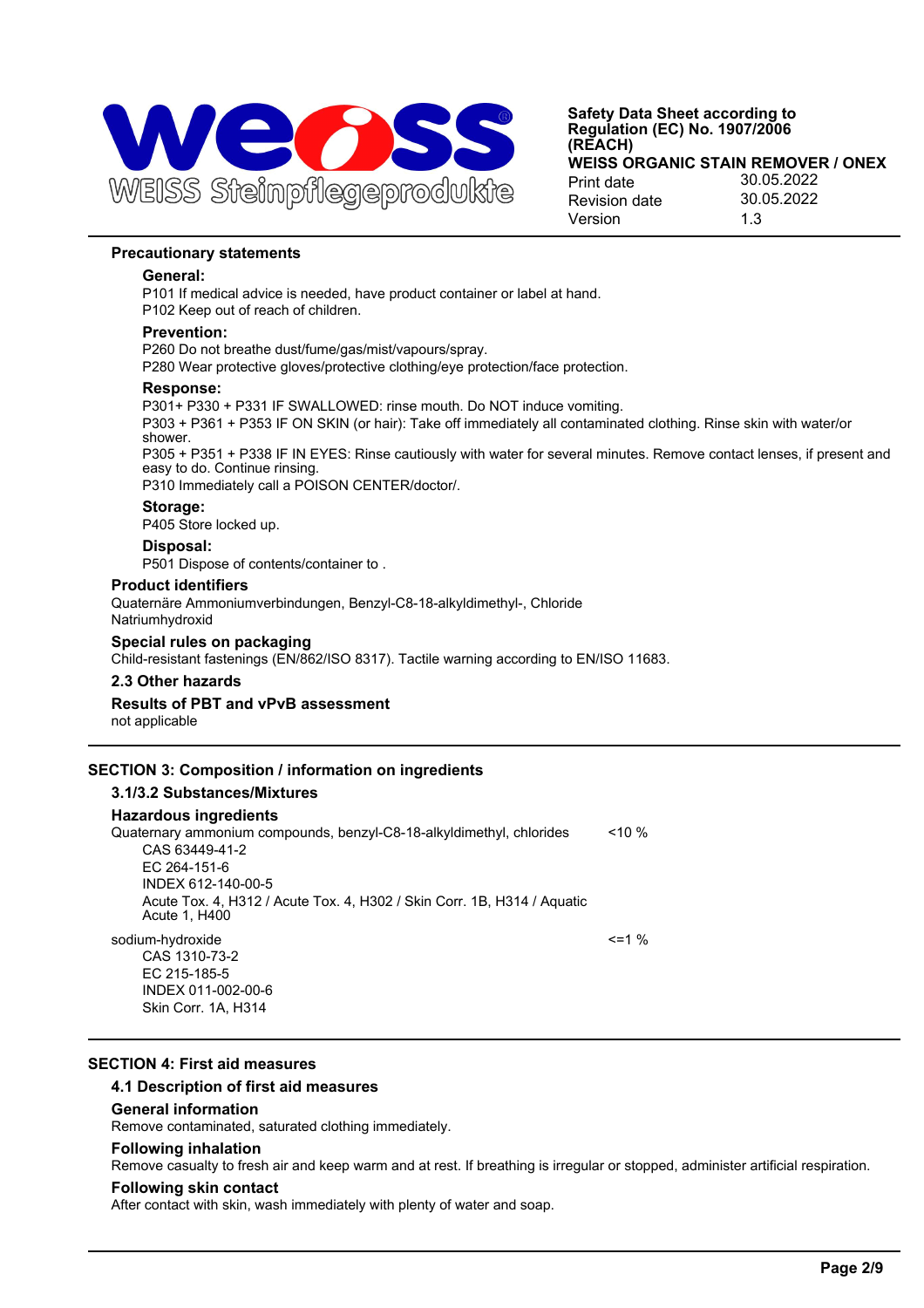

## **After eye contact**

In case of contact with eyes flush immediately with plenty of flowing water for 10 to 15 minutes holding eyelids apart and consult an ophthalmologist.

## **After ingestion**

If accidentally swallowed rinse the mouth with plenty of water (only if the person is conscious) and obtain immediate medical attention. Let water be drunken in little sips (dilution effect).

### **Self-protection of the first aider**

First aider: Pay attention to self-protection!

### **4.2 Most important symptoms and effects, both acute and delayed**

### **Effects**

No data available

**4.3 Indication of any immediate medical attention and special treatment needed** No data available

## **SECTION 5: Firefighting measures**

# **Additional information**

Use water spray jet to protect personnel and to cool endangered containers.

# **5.1 Extinguishing media**

### **Suitable extinguishing media**

Extinguishing powder Carbon dioxide (CO2) Water spray jet

# **Unsuitable extinguishing media**

Full water jet

# **5.2 Special hazards arising from the substance or mixture**

## **Hazardous combustion products**

No data available Carbon dioxide (CO2) Carbon monoxide Nitrogen oxides (NOx) Hydrogen chloride (HCl)

# **5.3 Advice for firefighters**

## **Special protective equipment for firefighters**

In case of fire: Wear self-contained breathing apparatus. Wear a self-contained breathing apparatus and chemical protective clothing.

## **SECTION 6: Accidental release measures**

### **6.1 Personal precautions, protective equipment and emergency procedures**

### **For non-emergency personnel**

### **Emergency procedures**

Remove persons to safety.

### **Personal precautions**

Use personal protection equipment.

### **For emergency responders**

### **Personal protection equipment**

Use appropriate respiratory protection. Wear breathing apparatus if exposed to vapours/dusts/aerosols.

### **6.2 Environmental precautions**

Do not allow to enter into surface water or drains.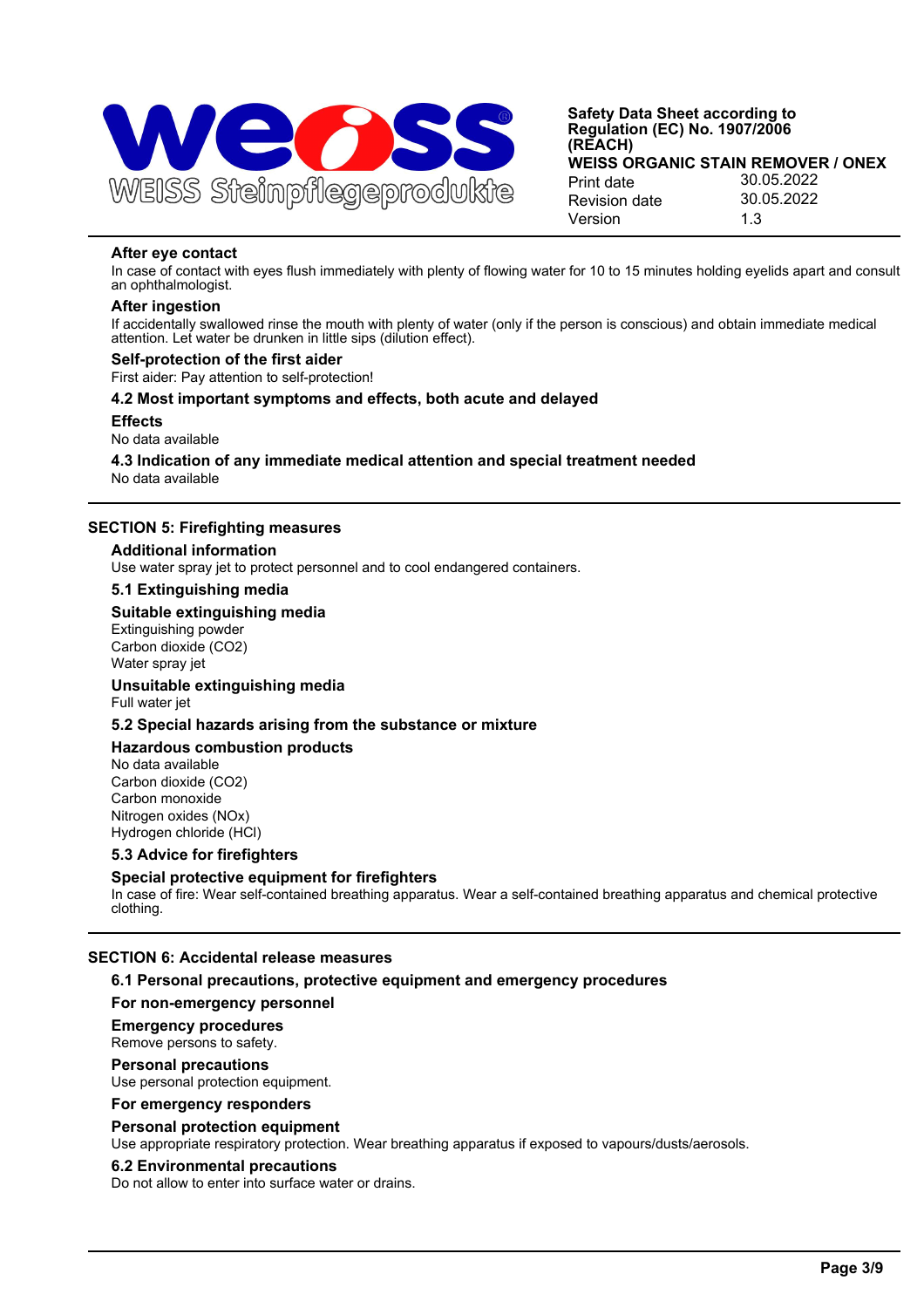

# **6.3 Methods and material for containment and cleaning up**

## **For containment**

**Suitable material for taking up:**

Sand Universal binder

Kieselguhr

**For cleaning up**

## **Suitable material for diluting or neutralizing: Water**

## **6.4 Reference to other sections**

Personal protection equipment: see section 8 Safe handling: see section 7 Disposal: see section 13

# **SECTION 7: Handling and storage**

## **7.1 Precautions for safe handling**

### **Advices on general occupational hygiene**

When using do not eat, drink, smoke, sniff. Work in well-ventilated zones or use proper respiratory protection. Wash hands before breaks and after work. Avoid contact with skin, eyes and clothes.

### **Protective measures**

## **Advices on safe handling**

Use only in well-ventilated areas.

### **7.2 Conditions for safe storage, including any incompatibilities**

## **Requirements for storage rooms and vessels**

Keep container tightly closed.

## **Hints on joint storage**

### **Materials to avoid**

Do not store together with: Acid Food and feedingstuffs

## **Further information on storage conditions**

Keep locked up and out of reach of children. Keep only in the original container in a cool, well-ventilated place.

## **storage temperature**

**Value** >5 - <25 °C

# **7.3 Specific end use(s)**

No data available

## **SECTION 8: Exposure controls/personal protection**

# **8.1 Control parameters Occupational exposure limit values** CAS No. Substance name LTV STV STV remark 1310-73-2 Sodium hydroxide 2 mg/m<sup>3</sup>

Great Britain (UK)

LTV = long-term occupational exposure limit value

STV = short-term occupational exposure limit value

source: GESTIS International Limit Values (http://limitvalue.ifa.dguv.de/)

Monitoring and observation processes: GESTIS Analytical Methods (http://amcaw.ifa.dguv.de/)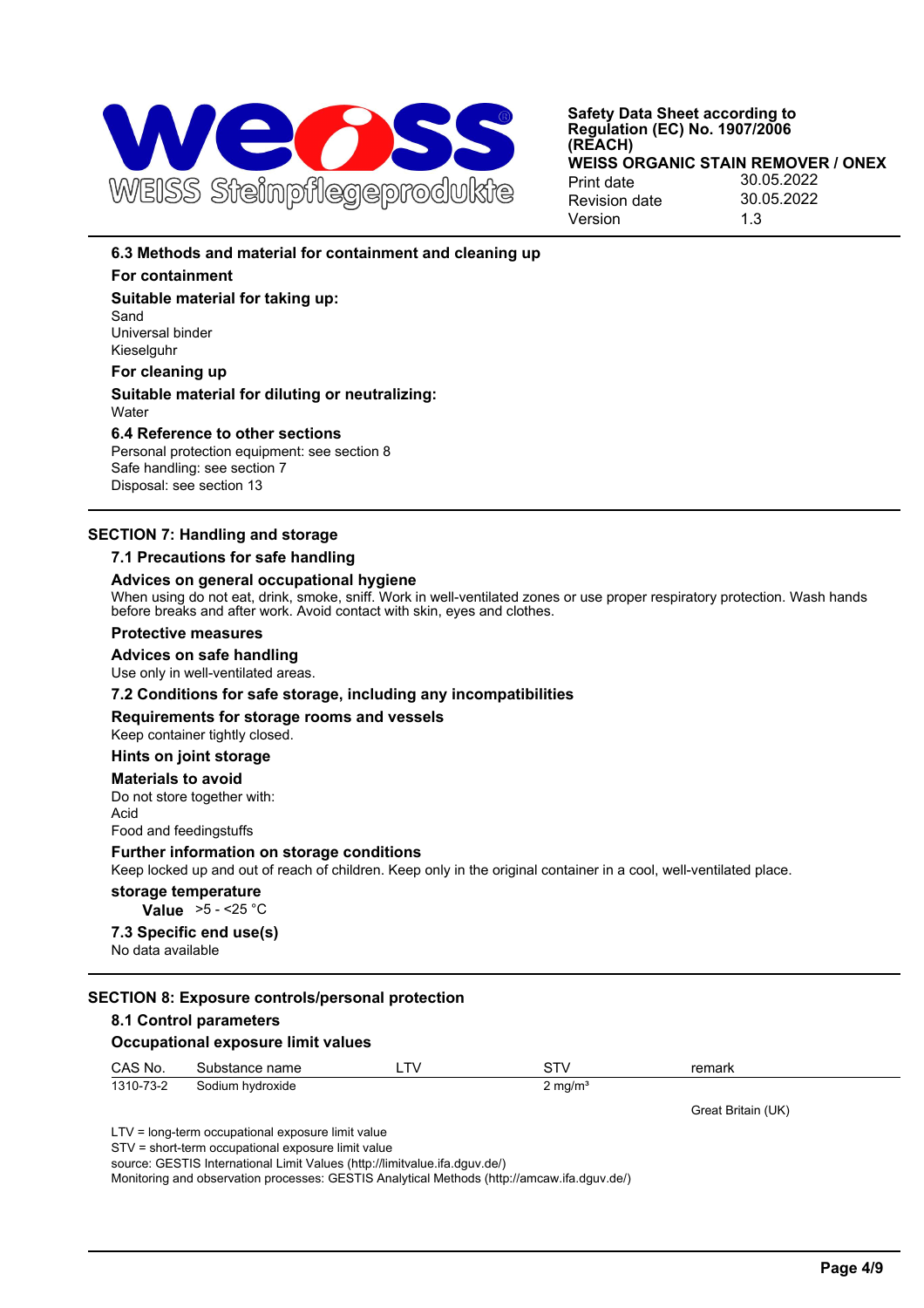

**Safety Data Sheet according to Regulation (EC) No. 1907/2006 (REACH)** 30.05.2022 30.05.2022 **WEISS ORGANIC STAIN REMOVER / ONEX** Print date Revision date Version 1.3

## **8.2 Exposure controls**

### **Personal protection equipment**

# **Eye/face protection**

**Suitable eye protection:**

Eye glasses with side protection Face protection shield

# **Skin protection**

**Suitable gloves type:** Disposable gloves

## **Suitable material:**

PVC (Polyvinyl chloride) PE (polyethylene) NBR (Nitrile rubber)

### **remark**

The quality of the protective gloves resistant to chemicals must be chosen as a function of the specific working place concentration and quantity of hazardous substances. Breakthrough times and swelling properties of the material must be taken into consideration.

#### **Respiratory protection** insufficient ventilation prolonged exposure

# **SECTION 9: Physical and chemical properties**

# **9.1 Information on basic physical and chemical properties**

**Appearance**

**Physical state** liquid **Colour** transparent

**Odour**

odourless

|                                         |                           | parameter         | Method - source - remark |
|-----------------------------------------|---------------------------|-------------------|--------------------------|
| pH                                      | 9                         | Temperature 20 °C |                          |
| Melting point/freezing point            |                           |                   | not determined           |
| Initial boiling point and boiling range | >100 °C                   |                   |                          |
| Flash point (°C)                        |                           |                   | not applicable           |
| Evaporation rate                        |                           |                   | not determined           |
| flammability                            |                           |                   | not applicable           |
| Upper explosion limit                   |                           |                   | not applicable           |
| lower explosion limit                   |                           |                   | not applicable           |
| Vapour pressure                         | 23 mbar                   | Temperature 20 °C |                          |
| Vapour density                          |                           |                   | not determined           |
| Relative density                        | ca.1,01 g/cm <sup>3</sup> | Temperature 20 °C | Density                  |
| Fat solubility (g/L)                    |                           |                   | not determined           |
|                                         |                           |                   |                          |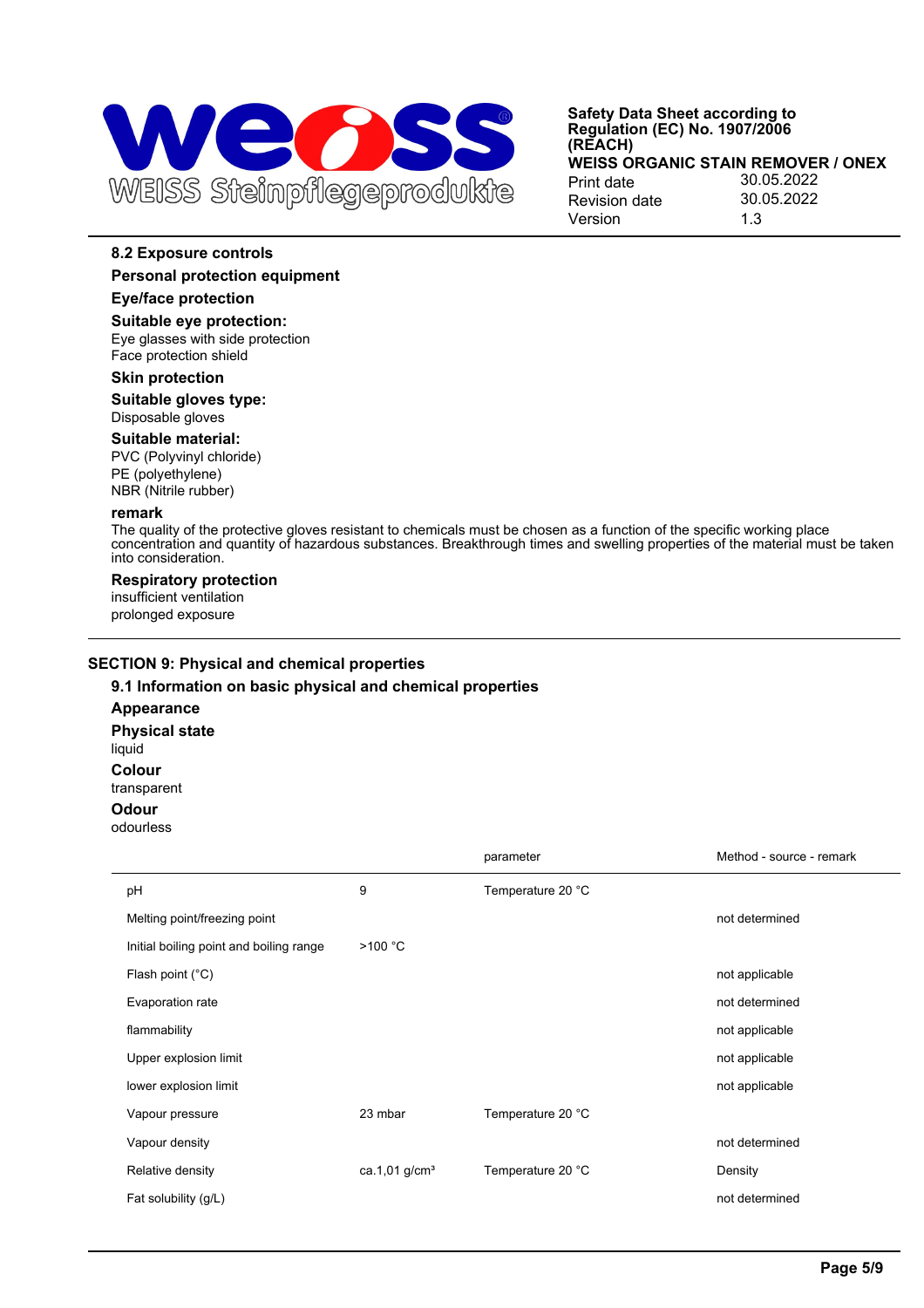

|                                        | parameter | Method - source - remark |
|----------------------------------------|-----------|--------------------------|
| Water solubility (g/L)                 |           | completely miscible      |
| Soluble (g/L) in                       |           | not determined           |
| Partition coefficient: n-octanol/water |           | not determined           |
| Auto-ignition temperature              |           | not applicable           |
| Decomposition temperature              |           | not determined           |
| 9.2 Other information                  |           |                          |

### No data available

## **SECTION 10: Stability and reactivity**

#### **10.1 Reactivity**

This material is considered to be non-reactive under normal use conditions.

### **10.2 Chemical stability**

The product is chemically stable under recommended conditions of storage, use and temperature.

## **10.3 Possibility of hazardous reactions**

No hazardous reaction when handled and stored according to provisions.

### **10.4 Conditions to avoid**

No information available.

## **10.5 Incompatible materials**

No information available.

### **10.6 Hazardous decomposition products**

No information available.

### **SECTION 11: Toxicological information**

## **11.1 Information on toxicological effects**

### **Acute toxicity**

## **Acute dermal toxicity**

**ingredient** Quaternary ammonium compounds, benzyl-C8-18-alkyldimethyl, chlorides **Acute dermal toxicity** 3340 mg/kg

- **Effective dose** LD50:
- **Species:**

Rabbit

## **Acute oral toxicity**

**ingredient** Quaternary ammonium compounds, benzyl-C8-18-alkyldimethyl, chlorides **Acute oral toxicity** 344 mg/kg

**Species:**

Rat

### **skin corrosion/irritation**

**Assessment/classification**

Corrosive. Causes severe skin burns and eye damage.

## **CMR effects (carcinogenicity, mutagenicity and toxicity for reproduction)**

### **Overall Assessment on CMR properties**

none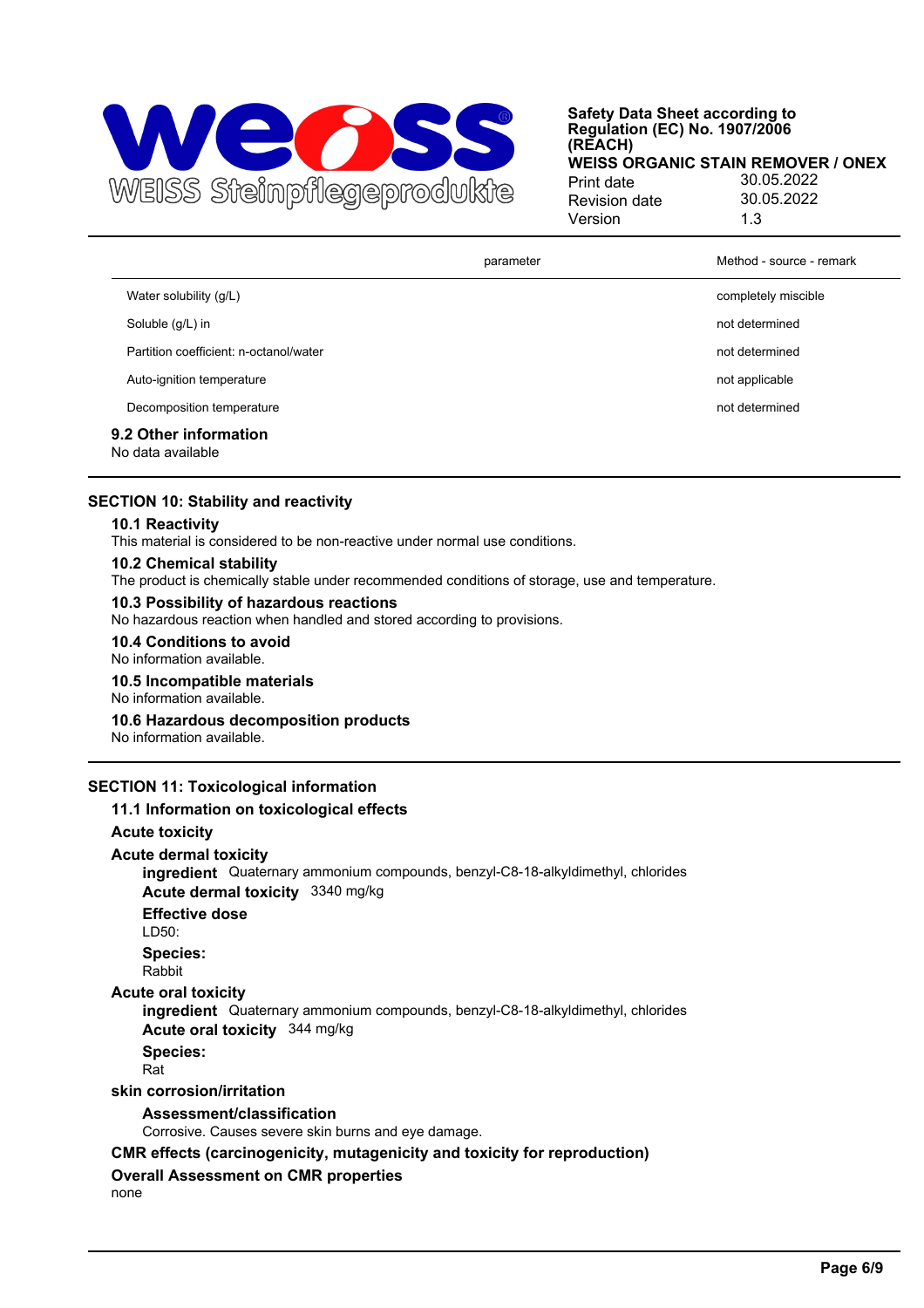

**Safety Data Sheet according to Regulation (EC) No. 1907/2006 (REACH)** 30.05.2022 30.05.2022 **WEISS ORGANIC STAIN REMOVER / ONEX** Print date Revision date Version 1.3

## **Germ cell mutagenicity**

## **Assessment/classification**

Based on available data, the classification criteria are not met.

# **Carcinogenicity**

**Result / evaluation** No

## **Reproductive toxicity**

## **Assessment/classification**

Based on available data, the classification criteria are not met.

# **STOT-single exposure**

# **STOT SE 1 and 2**

**Other information**

This information is not available.

# **STOT-repeated exposure**

# **STOT RE 1 and 2**

**Other information** This information is not available.

## **SECTION 12: Ecological information**

# **12.1 Toxicity**

## **Aquatic toxicity**

# **Acute (short-term) fish toxicity**

**ingredient** Quaternary ammonium compounds, benzyl-C8-18-alkyldimethyl, chlorides **Acute (short-term) fish toxicity** 0,85 mg/L

**Effective dose**  $LC50<sup>1</sup>$ 

**Test durarion** 96 h

# **Acute (short-term) toxicity to crustacea**

**ingredient** Quaternary ammonium compounds, benzyl-C8-18-alkyldimethyl, chlorides **Acute (short-term) toxicity to crustacea** 0,016 mg/L

**Effective dose** EC50

**Test durarion** 48 A

# **species**

Daphnia magna (Big water flea)

# **Chronic (long-term) toxicity to crustacea**

**ingredient** Quaternary ammonium compounds, benzyl-C8-18-alkyldimethyl, chlorides **Chronic (long-term) toxicity to crustacea** 0,025 mg/L **Effective dose** NOEC **Test durarion** 21 d **species**

Daphnia magna (Big water flea)

# **Acute (short-term) toxicity to aquatic algae and cyanobacteria**

**ingredient** Quaternary ammonium compounds, benzyl-C8-18-alkyldimethyl, chlorides **Acute (short-term) toxicity to aquatic algae and cyanobacteria** 0,026 mg/L **Effective dose** EC50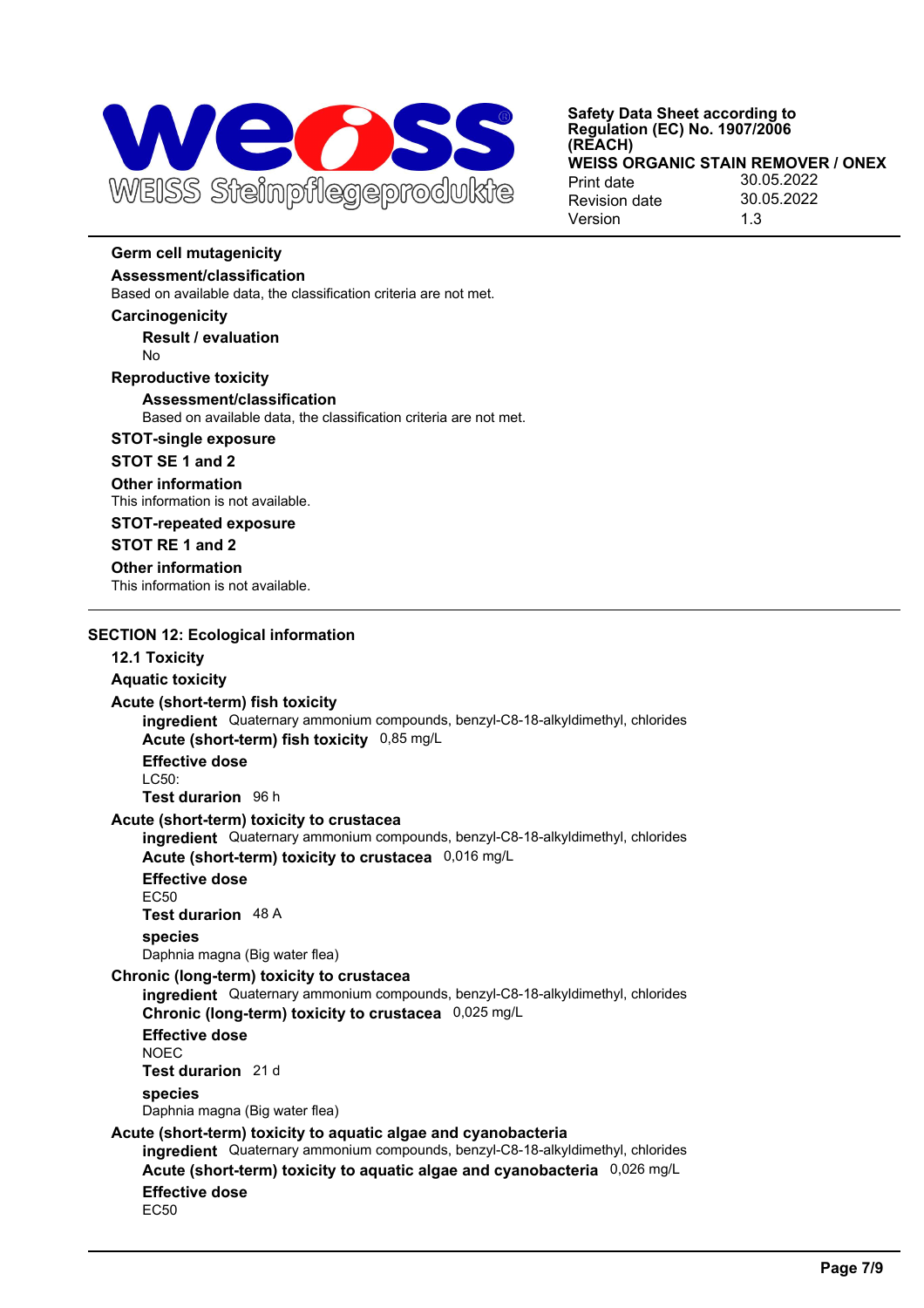

## **Test durarion** 72 h

# **species**

Selenastrum capricornutum

## **Additional ecotoxicological information**

## **Additional information**

Water hazard class 2 (German Regulation) (Self-assessment): slightly hazardous for water.

Do not allow undiluted product or large quantities of it to reach ground water, water course or sewage system

# **Assessment/classification**

No data available

# **12.2 Persistence and degradability**

### **Assessment/classification**

No data available

### **12.3 Bioaccumulative potential**

### **Assessment/classification**

Does not accumulate in organisms.

## **12.4 Mobility in soil**

**Assessment/classification** not determined

### **12.5 Results of PBT and vPvB assessment**

not applicable

# **12.6 Other adverse effects**

No information available.

## **SECTION 13: Disposal considerations**

# **13.1 Waste treatment methods**

## **Appropriate disposal / Package**

Recycle according to official regulations.

## **SECTION 14: Transport information**

|                                                                                            | Land transport (ADR/RID) | Sea transport (IMDG)     | Air transport (ICAO-TI / IATA-DGR) |
|--------------------------------------------------------------------------------------------|--------------------------|--------------------------|------------------------------------|
| 14.1 UN-No.                                                                                | 1760                     | 1760                     | 1760                               |
| 14.2 Proper Shipping Name                                                                  | CORROSIVE LIQUID, N.O.S. | CORROSIVE LIQUID, N.O.S. | Corrosive liquid, n.o.s.           |
| 14.3 Class(es)                                                                             | 8                        | 8                        | 8                                  |
| 14.4 Packing group                                                                         | Ш                        | Ш                        | Ш                                  |
| <b>14.5 ENVIRONMENTALLY</b><br><b>HAZARDOUS</b>                                            | Yes.                     | Yes.                     | Yes.                               |
| 14.6 Special precautions for user                                                          | not applicable           | not applicable           | not applicable                     |
| 14.7 Transport in bulk according to<br>Annex II of MARPOL 73/78 and the<br><b>IBC Code</b> | not applicable           | not applicable           | not applicable                     |
| Additional information - Land transport (ADR/RID)                                          |                          |                          |                                    |
| Hazard label(s)                                                                            | 8                        |                          |                                    |
| <b>Classification code</b>                                                                 | C <sub>9</sub>           |                          |                                    |
| Limited quantity (LQ)                                                                      | 1 L                      |                          |                                    |